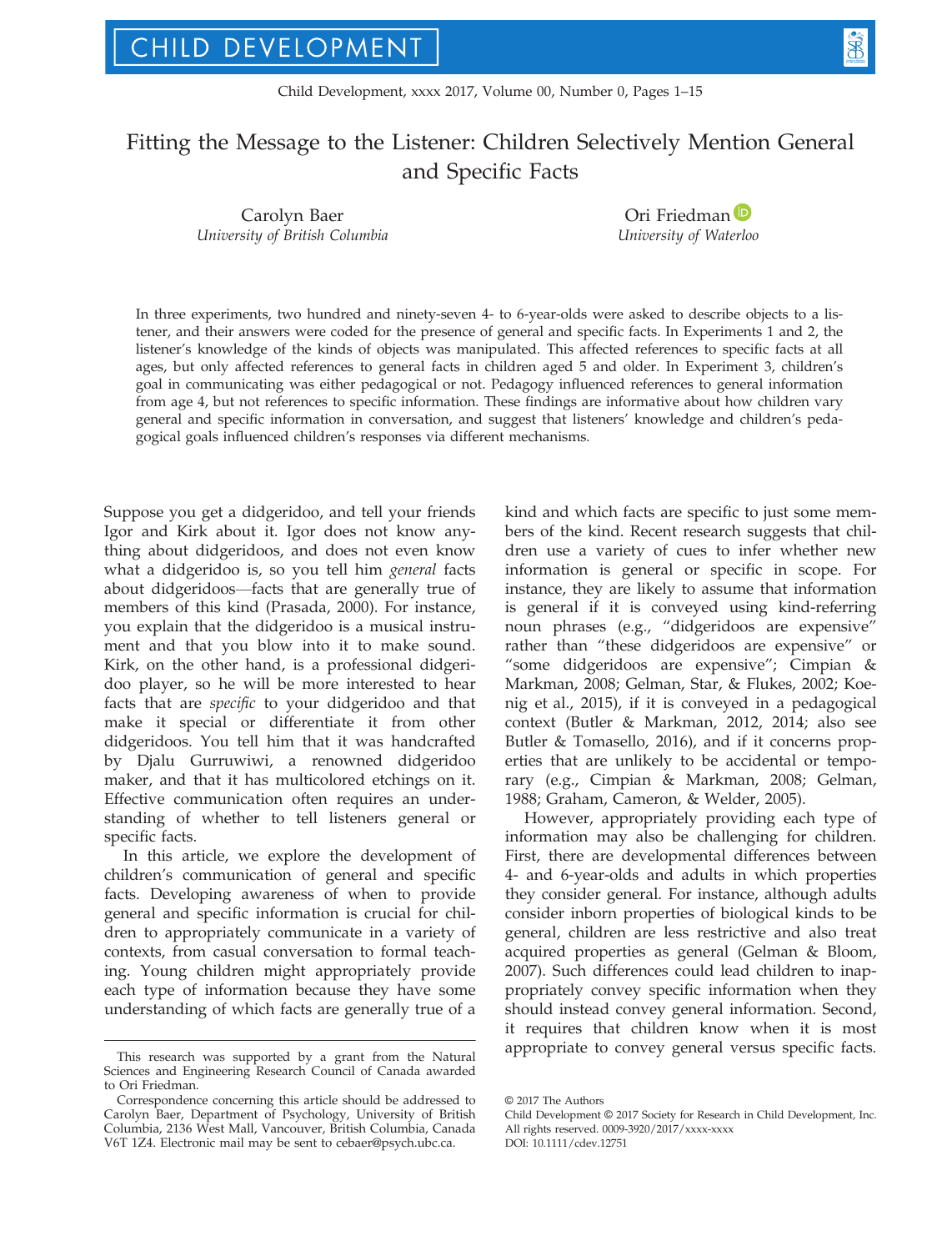To investigate children's ability to meet these challenges, we examine two factors that they might consider in deciding whether to mention general or specific information: listeners' knowledge state and pedagogical goals.

# Listener's Knowledge State

When listeners are knowledgeable about a kind, it is often inappropriate to tell them general facts about it because they may already know these facts. However, information specific to particular members of the kind may be novel and appropriate to convey (e.g., Clark & Haviland, 1977). In the didgeridoo example, you avoided telling Kurt general facts about didgeridoos because he already knew them. Instead, you told him specific information about your didgeridoo because it was likely new for him, and therefore informative. Conversely, when listeners are largely or completely ignorant about a kind, general information may be more relevant and useful than information about specific members (Csibra & Gergely, 2006). In fact, without this general information, an ignorant listener might be unable to appreciate the interest of specific information—if your friend Igor is unaware that didgeridoos make music, he may not understand why it is exciting that your eucalyptus wood didgeridoo has an earthy tone.

Young children might tailor general and specific information based on listeners' knowledge, as they show sensitivity to knowledge states in a variety of other communicative tasks (see Miller, 2000 for a review). For instance, infants and toddlers show sensitivity to others' knowledge when pointing to objects and gesturing for them (e.g., Liszkowski, Carpenter, & Tomasello, 2008; O'Neill, 1996). Threeto 5-year-olds likewise fill partners in on information from events they have missed (Menig-Peterson, 1975; Perner & Leekam, 1986; Saylor, Baird, & Gallerani, 2006) and consider listener's knowledge when providing justifications (Köymen, Mammen, & Tomasello, 2016). Preschoolers also tailor their references to objects and people depending on what their conversational partner can see and on what their partner has already mentioned (Matthews, Lieven, Theakston, & Tomasello, 2006; Nadig & Sedivy, 2002; Nilsen & Graham, 2009; Nilsen & Mangal, 2012). By age 5, children are also sensitive to whether their partners' utterances are overinformative given children's own knowledge (Morisseau, Davies, & Matthews, 2013). Such findings suggest that preschoolers might consider listeners' knowledge state when deciding whether to convey

general or specific information. At the same time, we might expect developmental changes in whether children do this, because their sensitivity to listener's knowledge improves with age (e.g., Epley, Morewedge, & Keysar, 2004; Saylor et al., 2006) and with the development of children's executive functioning (Nilsen & Graham, 2009).

Children might also find it challenging to consider listeners' knowledge state when deciding whether to convey general or specific information. In most studies showing children's sensitivity to listeners' knowledge, children provided more information when their listener was ignorant compared with when the listener was knowledgeable. However, a tendency to tell more information to ignorant listeners could lead children to indiscriminately provide them with more information of both kinds rather than selectively telling ignorant listeners more general information. Also, most studies of children's sensitivity to listener knowledge manipulated whether the listener was knowledgeable or ignorant about a particular fact or object. However, decisions about whether to provide general or specific information often depend on whether the listener is generally knowledgeable or ignorant about an entire kind (e.g., whether the listener knows what didgeridoos are). Reasoning about knowledge of an entire kind may be more difficult for children than reasoning about knowledge of its particular members.

# Pedagogical Goals

A second factor that might influence whether children mention general or specific information is pedagogical goals. When interpreting information, children show sensitivity to the speaker's pedagogical intent; they are more likely to interpret information as generalizing to members of a kind when it is presented with pedagogical cues compared with when it is presented without these cues (Butler & Markman, 2012; Csibra & Gergely, 2009). Children might mirror this tendency in their own teaching, and might be more likely to provide general facts when teaching than in other communicative contexts.

It is also plausible that children might mention more general facts when teaching because they show the ability to teach others (e.g., Ronfard, Was, & Harris, 2016; Strauss, Ziv, & Stein, 2002; Ziv, Solomon, Strauss, & Frye, 2016), and convey different information when teaching than when pursuing other communicative goals (Rhodes, Bonawitz, Shafto, Chen, & Caglar, 2015). With development,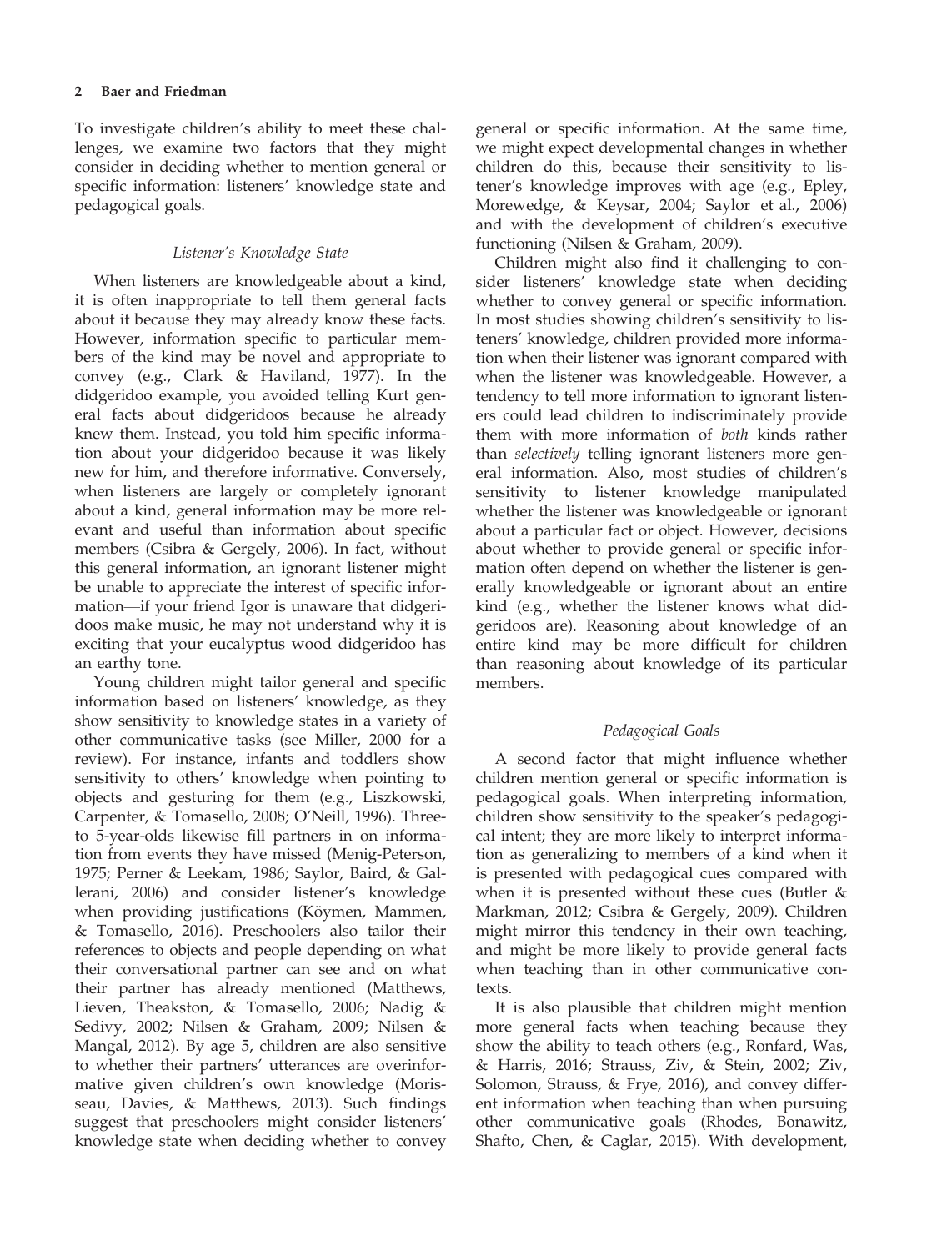children become increasingly effective teachers and adopt teaching strategies that are more attuned with the learner (e.g., Strauss et al., 2002; Ziv et al., 2016); hence, this provides another reason to expect that children's appropriate references to general and specific information might change with age.

One recent study on children's teaching is particularly relevant for our investigation: Gelman, Ware, Manczak, and Graham (2013) found that 4- to 7 year-olds increased their use of kind-referring utterances (e.g., "tigers," rather than "this tiger") when they were asked to teach than when they were told to talk to a peer. These findings are consistent with the possibility that the goal of teaching prompts children to reference more general information, because kind-referring utterances typically convey general knowledge (Cimpian & Markman, 2008; Gelman, Leslie, Was, & Koch, 2015; Graham, Nayer, & Gelman, 2011; see Gelman, 2004 for an overview). However, Gelman et al.'s study did not actually examine whether children reference more general facts when teaching. Although their participants produced more kind-referring utterances when teaching, this might not have corresponded with an increase in providing general information. It is possible to use a nongeneric noun phrase to convey information that is general. For example, if you indicate your didgeridoo and say "it is a musical instrument," you convey general information about digeridoos using an individual-referring sentence. As such, it is unknown whether children are more likely to convey general information when they teach.

#### The Current Approach

We examined children's developing ability to use listener's knowledge and pedagogical intent to appropriately mention general and specific facts. In our experiments, children were shown photos of objects and asked to describe them to a listener. For instance, children were shown a photo of a green frog-faced umbrella and were asked to tell the listener about it. We examined whether children mentioned the unique features of the object that would not extend to other members of the kind (e.g., the umbrella having a frog face) and also if children mentioned the generalizable features (e.g., umbrellas keeping you dry). In Experiments 1 and 2, we examined whether listener's knowledge of the object affected children's references to general and specific facts. In Experiment 3, we examined whether being instructed to teach similarly affected children's references to each type of information. To

ensure that it was plausible that the listener might not know about familiar objects like umbrellas (Experiments 1 and 2), and that children could feel they would know enough to teach the listener (Experiment 3), we had children address a teddy bear (similarly, Gelman et al., 2013; Ronfard et al., 2016 used puppets as learners).

Across the three experiments, we tested children aged 4–6 because previous research suggests that children in this age range distinguish between general and specific information (e.g., Cimpian & Cadena, 2010; Cimpian & Markman, 2009; Koenig et al., 2015), and likewise are sensitive to listeners' knowledge states when communicating. At the same time, previous findings suggest that we might see developmental changes in children's ability to appropriately mention general and specific information.

#### Experiment 1

#### Method

#### Participants

We tested 65 children aged 4 and 5 between January and March 2015. There were thirty 4-year-olds  $(M = 4,6, SD = 3.38$  months, range = 4;0-4;11; 9 girls) and thirty-five 5-year-olds  $(M = 5;6)$ ,  $SD = 3.73$ , range = 5;0-5;11; 19 girls); Table 1 provides more detailed information about the participants in each condition for all experiments. An additional five 4-year-olds and two 5-year-olds were recruited but were removed from the analysis for failing comprehension questions or providing uninformative responses on both trials. We also tested 3-year-olds but stopped after only 2 of the 12 children tested completed both trials. In this experiment, and those subsequent, children were recruited from their schools and day cares in the Waterloo Region, Ontario, and tested individually in a quiet area of their school. Demographic information was not formally collected, but the region is predominantly middle class, and approximately 79% of residents in this region are Caucasian, with Chinese and South Asians as the most visible minority. All children in these experiments were fluent in English.

# Procedure

Children were randomly assigned to either of two conditions, knowledge or ignorance, in a between-subjects design. Children were first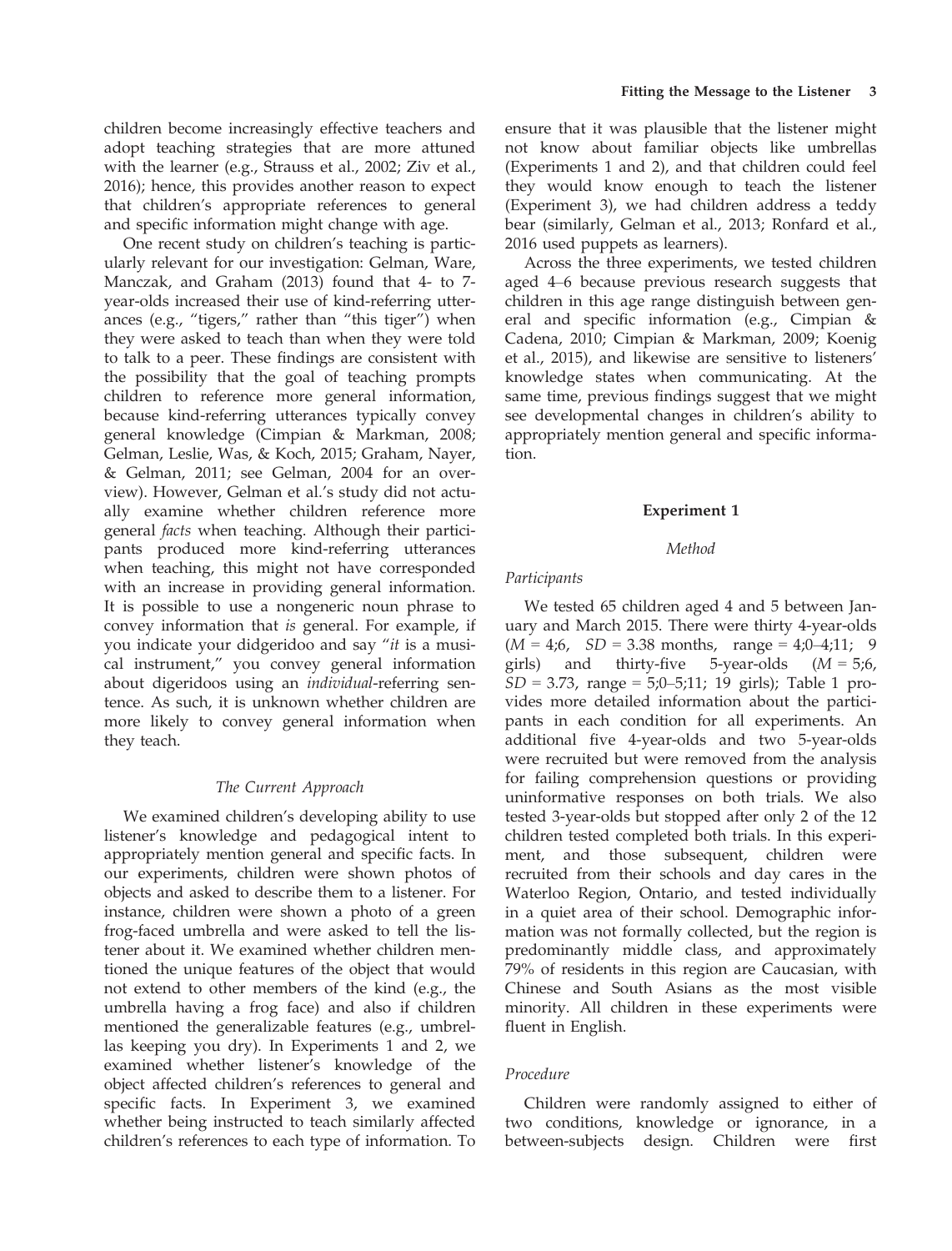introduced to Mr. Bear, a stuffed bear who served as the communicative partner in the experiment. In each of the two trials, children were told Mr. Bear's knowledge state about a kind of object (umbrellas in one trial and leaves in the other, with trial order counterbalanced across children). In the knowledge condition, children were told that Mr. Bear knew about the relevant kind, and in the ignorant condition, they were told that he did not know about it. For instance, in the umbrella trial, children were either told "Where Mr. Bear comes from, they have umbrellas. Mr. Bear knows lots of things about

Table 1

| Participant Information by Age and Condition |  |  |  |
|----------------------------------------------|--|--|--|
|----------------------------------------------|--|--|--|

|                | N  | М   | Range        |
|----------------|----|-----|--------------|
| Experiment 1   |    |     |              |
| Four-year-olds |    |     |              |
| Knowledge      | 16 | 4;6 | $4;0-4;11$   |
| Ignorance      | 14 | 4;6 | $4:0-4:11$   |
| Five-year-olds |    |     |              |
| Knowledge      | 17 | 5:6 | $5;0 - 5;11$ |
| Ignorance      | 18 | 5:6 | $5:0 - 5:11$ |
| Experiment 2   |    |     |              |
| Four-year-olds |    |     |              |
| Knowledge      | 17 | 4;6 | $4:0-4:11$   |
| Ignorance      | 16 | 4:7 | $4;1 - 4;11$ |
| Baseline       | 15 | 4;6 | $4;1 - 4;11$ |
| Five-year-olds |    |     |              |
| Knowledge      | 20 | 5:6 | $5;0 - 5;11$ |
| Ignorance      | 18 | 5;6 | $5;0 - 5;11$ |
| Baseline       | 16 | 5:6 | $5:1 - 5:11$ |
| Six-year-olds  |    |     |              |
| Knowledge      | 21 | 6;6 | $6;0-6;11$   |
| Ignorance      | 19 | 6:5 | $6:0-6:11$   |
| Baseline       | 20 | 6;5 | $6;0-6;10$   |
| Experiment 3   |    |     |              |
| Four-year-olds |    |     |              |
| Teach          | 18 | 4;6 | $4;1-4;10$   |
| Tell           | 14 | 4;6 | $4;0-4;11$   |
| Five-year-olds |    |     |              |
| Teach          | 16 | 5:7 | $5;0-5;11$   |
| Tell           | 21 | 5:6 | $5:0 - 5:11$ |
|                |    |     |              |

umbrellas" or "Where Mr. Bear comes from, they don't have umbrellas. Mr. Bear doesn't know anything about umbrellas." Children were then asked a comprehension question about whether Mr. Bear knew about the kind.

After being told the bear's knowledge state about the kind, children were shown a photograph of a unique member of the kind displayed on a laptop computer. In the umbrella trial, the photograph was of a frog-faced umbrella; in the leaf trial, it was of a red leaf (see Figure 1). The experimenter then said, "Look! Here's an umbrella! Can you tell Mr. Bear about it?" We anticipated that children would respond by providing general information about the kind (e.g., "it protects you from the rain"), by providing information specific to the particular object shown (e.g., "this umbrella has a face"), or by providing both types of information. Of key interest was whether the type of information provided would depend on the bear's knowledge state.

When children were asked the final test question ("Can you tell Mr. Bear about it?"), they were allowed to respond for as long as they wished. Children were deemed to be finished responding if there were 3 s of silence or a verbal indication (e.g., "that's all") at which point all children were asked if they had anything else to tell the bear. The experimenter moved on to the next trial when the child finished responding to the prompt. Some children remained silent when the experimenter first asked the question, in which case the experimenter waited for 5 s for a response before she asked once if the child had any ideas.

As described earlier, each trial included a comprehension check to confirm that children were aware of the bear's knowledge state. When children responded correctly, the experimenter praised them and repeated the knowledge information again. Occasionally, however, children failed a comprehension question. In these cases, the knowledge state information was repeated and the question was asked once more. If children responded correctly, the experimenter praised them and repeated



Figure 1. Items used in Experiments 1, 2, and 3. [Color figure can be viewed at wileyonlinelibrary.com].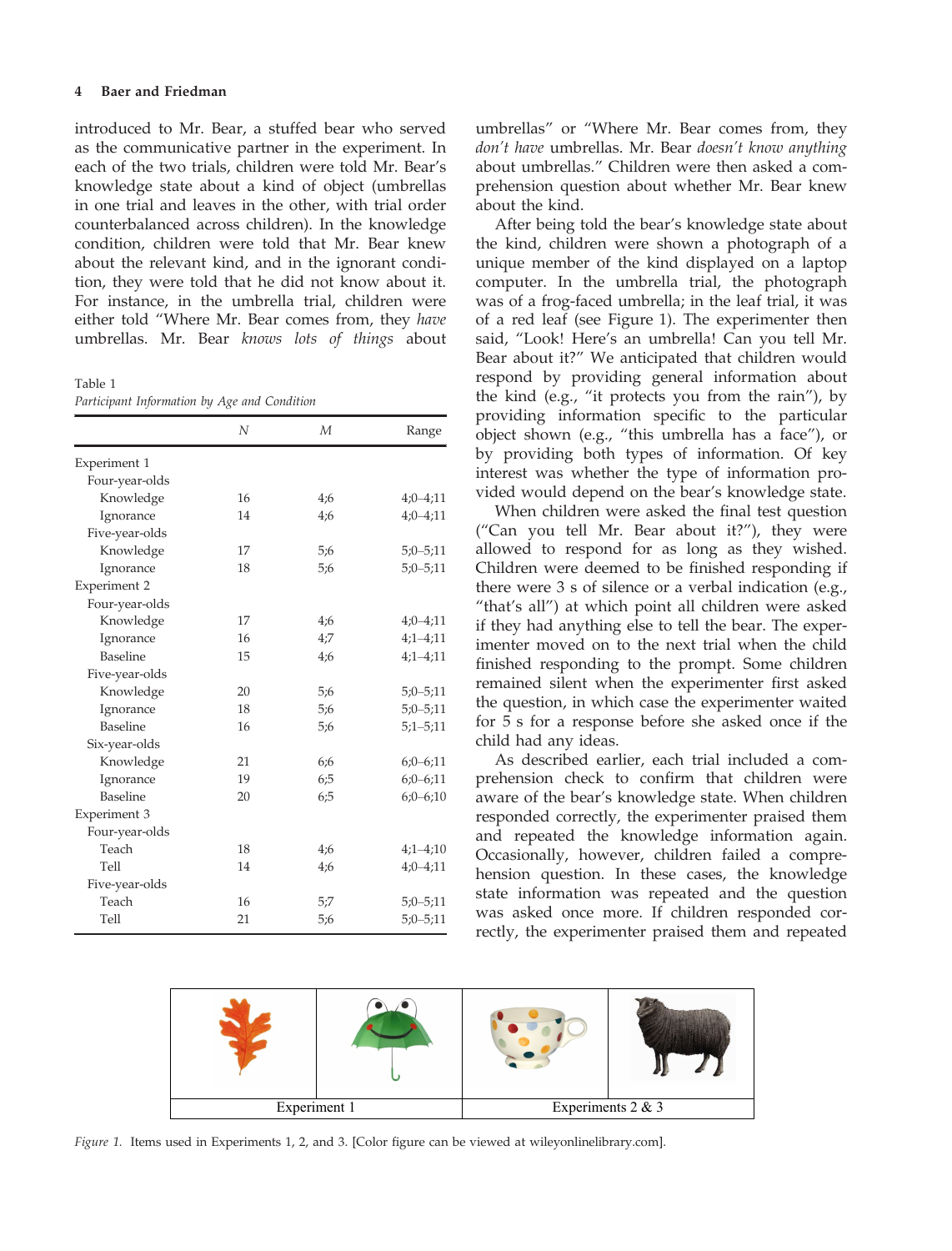# Coding

The session was audio recorded, and children's responses were transcribed by a research assistant blind to the hypothesis. Coding was conducted in two phases. In the first phase, each trial was coded by the first author and a research assistant blind to the hypothesis. Coders first identified informative responses produced by the children. To be informative, a child needed to provide information at any point during the trial that described the object in question. For example, the statement "umbrellas keep you dry" was coded as informative, whereas silence or irrelevant statements like "he likes it" were not. Then, responses were coded for whether the child labeled the object, but did not provide any additional information about it; for instance, "that's an umbrella" but not "that's a green umbrella." Agreement was near perfect, with 99% and 97% agreement for informative  $(k = .98)$  and labeling ( $\kappa$  = .76), respectively. Disagreements were resolved by discussion. Neither informative responses nor labeling differed by condition, age, or their interaction, all  $ps > .10$ . Responses in trials coded as informative, but not consisting of labeling only, were retained for further coding (i.e., 117 of 144 trials).

In the second phase of coding, two independent research assistants blind to the hypothesis coded the response for each trial on two dimensions. First, they coded whether the response included any general information: information that is generally true of the object kind and not specific to only some objects of the kind (e.g., "umbrellas keep you dry"). Then, they coded whether the response included any specific information: information applicable to some objects of the kind but not generally true of the object kind (e.g., "the umbrella looks like a frog"). (We consider alternative ways of framing general and specific information in the General Discussion.) Responses were coded for both types of information because they often included multiple pieces of information and could therefore include both kinds. For instance, one child's description of the umbrella included the general information, "you hold it when it's raining," and the specific information, "It's so green up there red and black, and it looks like it has eyes." For this reason, coders

were instructed to not see specific and general information as mutually exclusive.

Instead of simply coding for the presence or absence of each type of information, responses were coded using 5-point Likert scales, ranging from 1 (definitely does not [contain general/specific information]) to 5 (definitely does). Cronbach's alphas were acceptable for both ratings: general  $\alpha$  = .82, specific  $\alpha$  = .92. Each of the scores was averaged across coders and across trials for further analysis. Data from the subsequent experiments were coded by the same individuals, using the same coding procedures (see Table 2 for sample responses and the average general and specific scores they received).

We had the coders use Likert scales to allow them to convey differences in the extent to which the information mentioned in responses was general and specific. For example, suppose a child said that the umbrella is used for staying dry in the rain. This information might be assigned a general score of 5 because it is very general (it is true of almost all umbrellas). However, if the child instead said that the umbrella has a hook, they might receive a general score of 3 because this information is moderately general (i.e., although hooks are common on umbrellas, many umbrellas have other kinds of handles). Such variation in the degree to which facts are viewed as general is reflected in studies on adults' judgments of generics, as participants in these studies are often asked to rate statements using Likert scales (e.g., Khemlani, Leslie, & Glucksberg, 2012; Prasada, Khemlani, Leslie, & Glucksberg, 2013; Tasimi, Gelman, Cimpian, & Knobe, in press). However, as can be seen in the Supporting Information, the coders in this experiment and the subsequent experiments assigned intermediate scores infrequently and instead predominantly gave the extreme scores of 1 and 5.

It is also important to note that these coding instructions focused on the factual content of children's responses rather than on whether their syntax indicated that the responses were generic (e.g., coders were not instructed to examine whether responses featured bare plural noun phrases). However, in the Supporting Information, we report results yielded in subsequent coding that did examine whether children's responses were structurally generic. We also report on a third dimension that the coders looked at: whether responses mentioned information that was visually available in the picture. The results of this measure were not substantially different from general and specific scores presented next.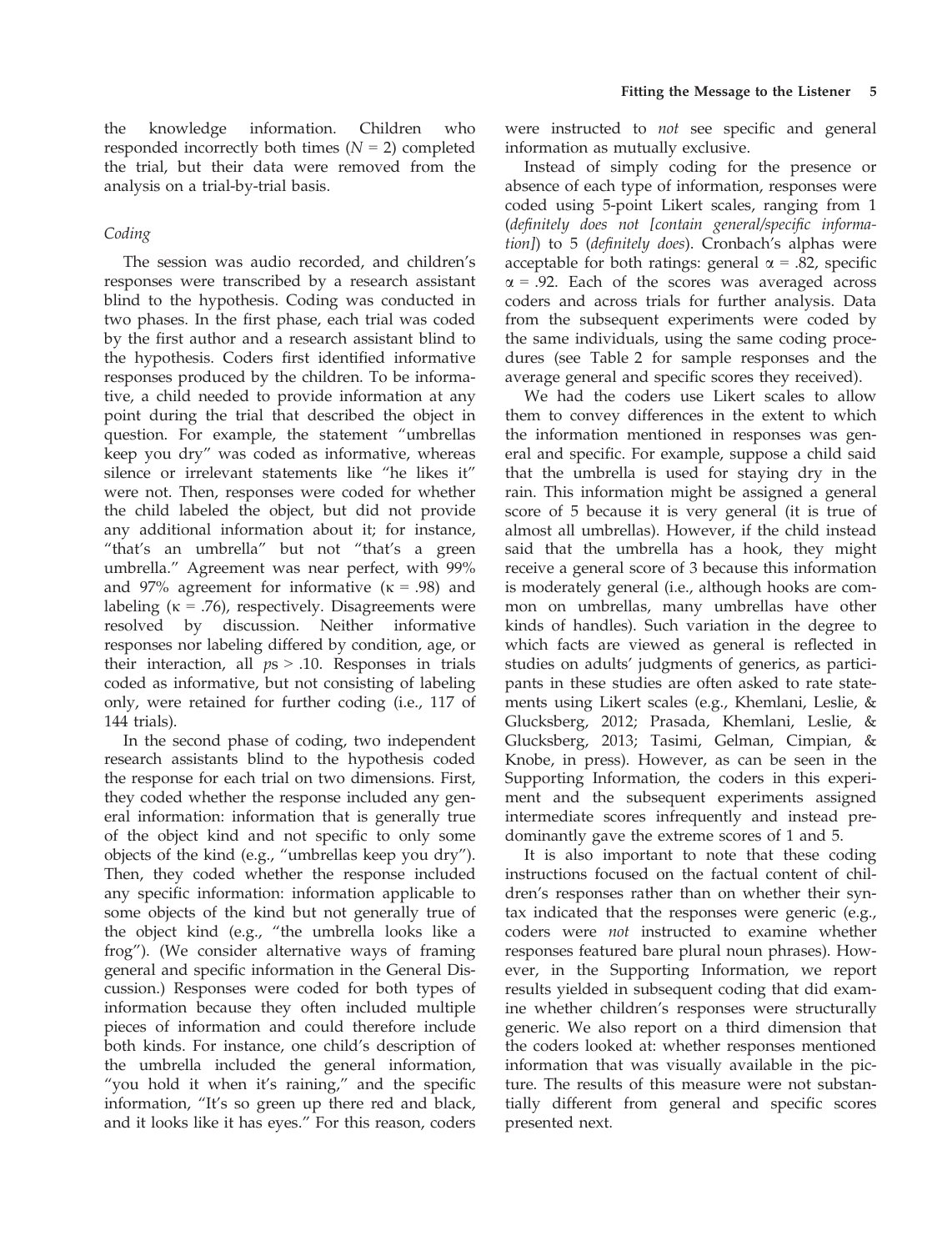#### 6 Baer and Friedman

#### Table 2

| Pattern                                                                                                                                                                                                         | Utterance                                                                                                                                                                                         | General | Specific |
|-----------------------------------------------------------------------------------------------------------------------------------------------------------------------------------------------------------------|---------------------------------------------------------------------------------------------------------------------------------------------------------------------------------------------------|---------|----------|
| High general,                                                                                                                                                                                                   | [Cup] Has different color spots. And it's white. And you drink from it.                                                                                                                           | 5.0     | 5.0      |
| [Leaf] They're all different colors of the rainbow and that one's red.<br>high specific                                                                                                                         |                                                                                                                                                                                                   | 5.0     | 5.0      |
|                                                                                                                                                                                                                 | 5.0                                                                                                                                                                                               | 5.0     |          |
| [Cup] Cup is like how you drink stuff. Sometimes you can make cups,<br>High general,<br>low specific<br>and you can paint them.<br>[Leaf] Umm a leaf fall off trees.<br>[Sheep] You can take wool off the sheep | Yea when it's in your house, when you go outside put it on to make not wet.                                                                                                                       | 5.0     | 1.5      |
|                                                                                                                                                                                                                 | 5.0                                                                                                                                                                                               | 1.0     |          |
|                                                                                                                                                                                                                 |                                                                                                                                                                                                   | 4.5     | 1.0      |
| Low general,                                                                                                                                                                                                    | [Leaf] It's red.                                                                                                                                                                                  | 1.0     | 5.0      |
| [Cup] Polkadots. The whole cup is dotty.<br>high specific                                                                                                                                                       |                                                                                                                                                                                                   | 1.0     | 5.0      |
|                                                                                                                                                                                                                 | [Umbrella] He has eyes. A smiley face. Some dots on here.                                                                                                                                         | 1.0     | 5.0      |
| Low general,                                                                                                                                                                                                    | [Sheep] It's different without the top. Ummm the face is different.                                                                                                                               | 1.0     | 2.0      |
| low specific                                                                                                                                                                                                    | [Sheep] Lines.                                                                                                                                                                                    | 1.0     | 1.0      |
| Other                                                                                                                                                                                                           | [Cup] Cup has dots. Cup has a handle.                                                                                                                                                             | 3.5     | 5.0      |
|                                                                                                                                                                                                                 | [Leaf] It is read and if you put it under paper and then roll it just like that<br>roll a roll a crayon on it and then you'll see the shape of it. And that's all.<br>And leaves are really cool. | 3.0     | 5.0      |
|                                                                                                                                                                                                                 | [Sheep] Ummm a shepherd took care of it.                                                                                                                                                          | 3.5     | 2.5      |

Note. This table shows some of the more prevalent response patterns in the data. Note, though, that these response patterns were not the basis of any analyses, which were instead based on participants' average general and specific scores.



Figure 2. Average scores in Experiment 1. Error bars represent 1 SE. [Color figure can be viewed at wileyonlinelibrary.com].

## Results and Discussion

We wanted to see if children provided more general information when the bear was ignorant and more specific information when he possessed knowledge. To examine these predictions, we conducted separate Age  $(4, 5) \times$  Condition (knowledge, ignorance) analyses of variance (ANOVAs) on children's general and specific scores (see Figure 2 for children's mean scores).

For general scores, there was no main effect of age,  $p = .368$ , but there was a main effect of

condition,  $F(1, 61) = 11.79$ ,  $p = .001$ ,  $\eta_p^2 = .16$ , and<br>an  $A\sigma e \times$  Condition, interaction,  $F(1, 61) = 9.79$ an Age  $\times$  Condition interaction,  $F(1, 61) = 9.79$ ,  $p = .003$ ,  $\eta_p^2 = .14$ . As can be seen in Figure 2, 5-<br>year-olds, were more likely to provide general year-olds were more likely to provide general information to the bear when he was ignorant than when he was knowledgeable,  $t(22.41) = 5.28$ ,  $p < .001$ , whereas 4-year-olds showed no sensitivity to his knowledge state,  $t(28) = 0.19$ ,  $p = .852$ . These findings suggest that it is only at age 5 that children are first sensitive to a listener's knowledge state when conveying general information.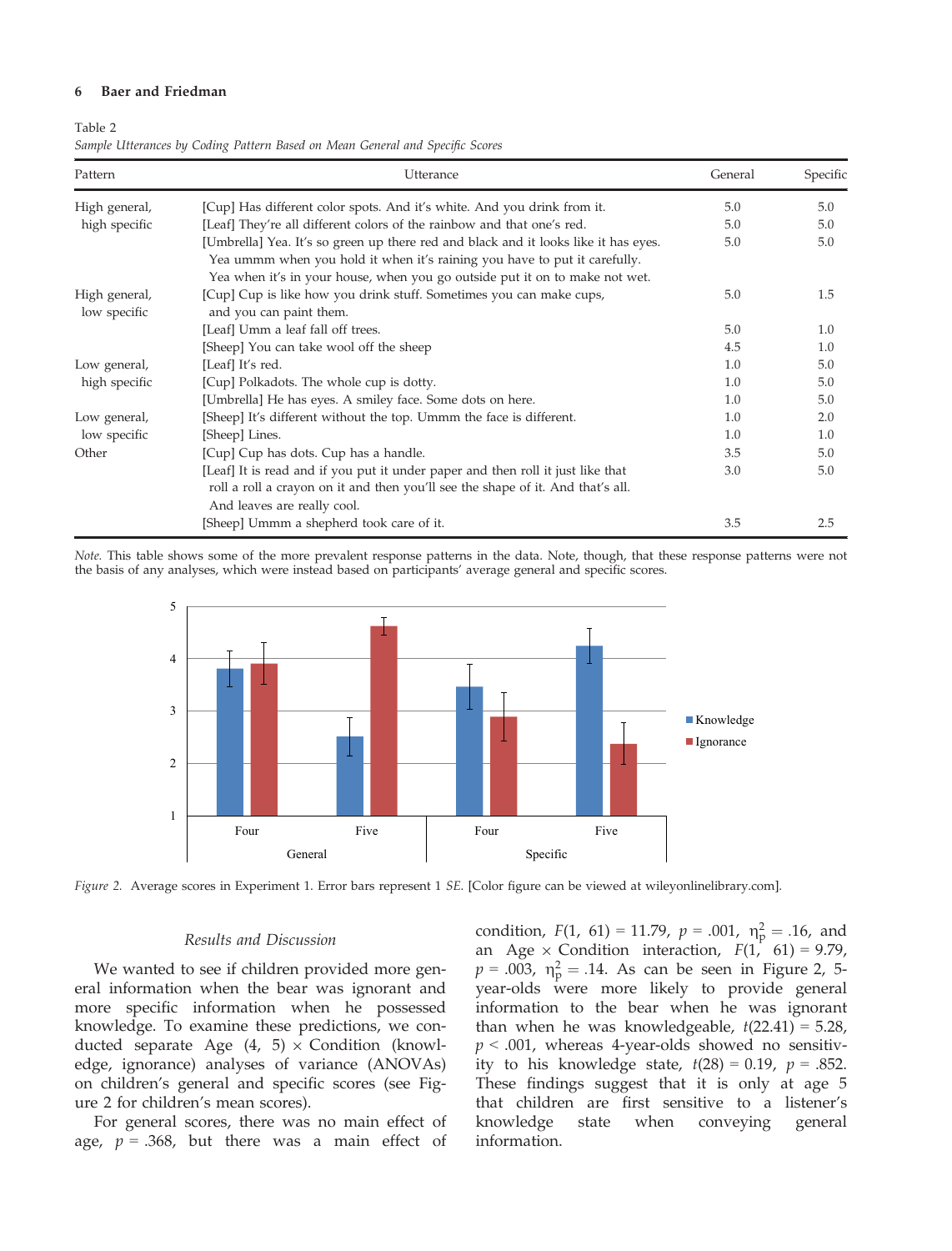For specific scores, there was only a main effect of condition,  $F(1, 61) = 9.10$ ,  $p = .004$ ,  $\eta_{\rm p}^2 = .13$ , indicating that children were more likely to provide cating that children were more likely to provide specific information when the bear was knowledgeable than when he was ignorant. There was no main effect of age and no interaction, both  $ps > .11$ . These findings suggest that children of both ages are sensitive to listener's knowledge state when conveying specific information.

We also conducted a series of paired  $t$  tests to examine whether children provided general information over specific information when the bear was ignorant, but specific information over general information when he was knowledgeable. Only the first expectation was met: Children were more likely to provide general information than specific information when the bear was ignorant, t  $(31) = 3.67$ ,  $p = .001$ , but they provided both types of information equivalently when he was knowledgeable,  $t(32) = -1.486$ ,  $p = .147$ .

In sum, children were sensitive to the listener's knowledge state when determining what information to provide. They were more likely to provide specific information when addressing a knowledgeable listener and general information when addressing an ignorant listener. However, children at both ages were sensitive to the listener's knowledge state when providing specific information, whereas only the 5-year-olds were sensitive to it when providing general information.

## Experiment 2

The first experiment showed that children vary which information they convey depending on whether their listener is knowledgeable or ignorant. However, the findings do not distinguish between whether children are sensitive to *both* of these epistemic states or to just one of them. For instance, children are known to overattribute knowledge to others in a phenomenon known as the "curse of knowledge" (e.g., Birch & Bloom, 2003, 2004; Camerer, Loewenstein, & Weber, 1989; also see Cimpian & Scott, 2012). If children show this effect, they might assume that the bear is knowledgeable and therefore only be sensitive to information that the bear is ignorant.

To investigate whether children are sensitive to knowledge, ignorance, or both epistemic states, the next experiment compared responses in the knowledge and ignorance conditions with those from a new "baseline" condition in which children were not given any information about the bear's knowledge.

We again not only tested 4- and 5-year-olds but also tested 6-year-olds to better assess developmental effects. We also had children teach the bear about new items to ensure that the results from the first experiment were not contingent on the particular items used.

## Method

#### Participants

We tested 162 children aged 4, 5, and 6 between March and May 2015. There were forty-eight 4 year-olds  $(M = 4,7, SD = 3.28, range = 4,0-4,11; 24$ girls), fifty-four 5-year-olds  $(M = 5.6, SD = 3.43,$ range =  $5;0-5;11; 31$  girls), and sixty 6-year-olds  $(M = 6; 5, SD = 3.60, range = 6; 0–6; 11; 30 girls)$ . An additional 35 children (eighteen 4-year-olds, thirteen 5-year-olds, and four 6-year-olds) were recruited for the study but were not included in the final analysis due to failing comprehension questions or providing uninformative responses on both trials.

### Procedure

The knowledge and ignorance conditions were identical to Experiment 1 but used two different items: a polka-dotted cup and a black sheep (see Figure 1). Four children from these conditions had responses from a trial removed because they failed its comprehension question twice. The procedure in the baseline condition was identical to the procedure in the other conditions, except children were not told about the bear's knowledge state. Hence, the baseline condition did not include a comprehension question, and each trial began with the presentation of a picture on the laptop screen.

## Coding

In the first phase of coding, there was near-perfect agreement between the raters in whether responses were informative (98% agreement,  $\kappa$  = .93) and included labeling (97% agreement,  $\kappa$  = .78). Informative responding increased with age (4-year-olds: 70% of responses informative, 5-yearolds: 70%, 6-year-olds: 90%), F(2, 188) = 6.29,  $p = .002$ , but informative responding and labeling were not influenced by condition in any main effects or interactions (all  $ps > .10$ ). Responses that were informative and that did not feature labeling only ( $n = 292$  of 396 trials) were then examined in the second coding phase. Reliability in the second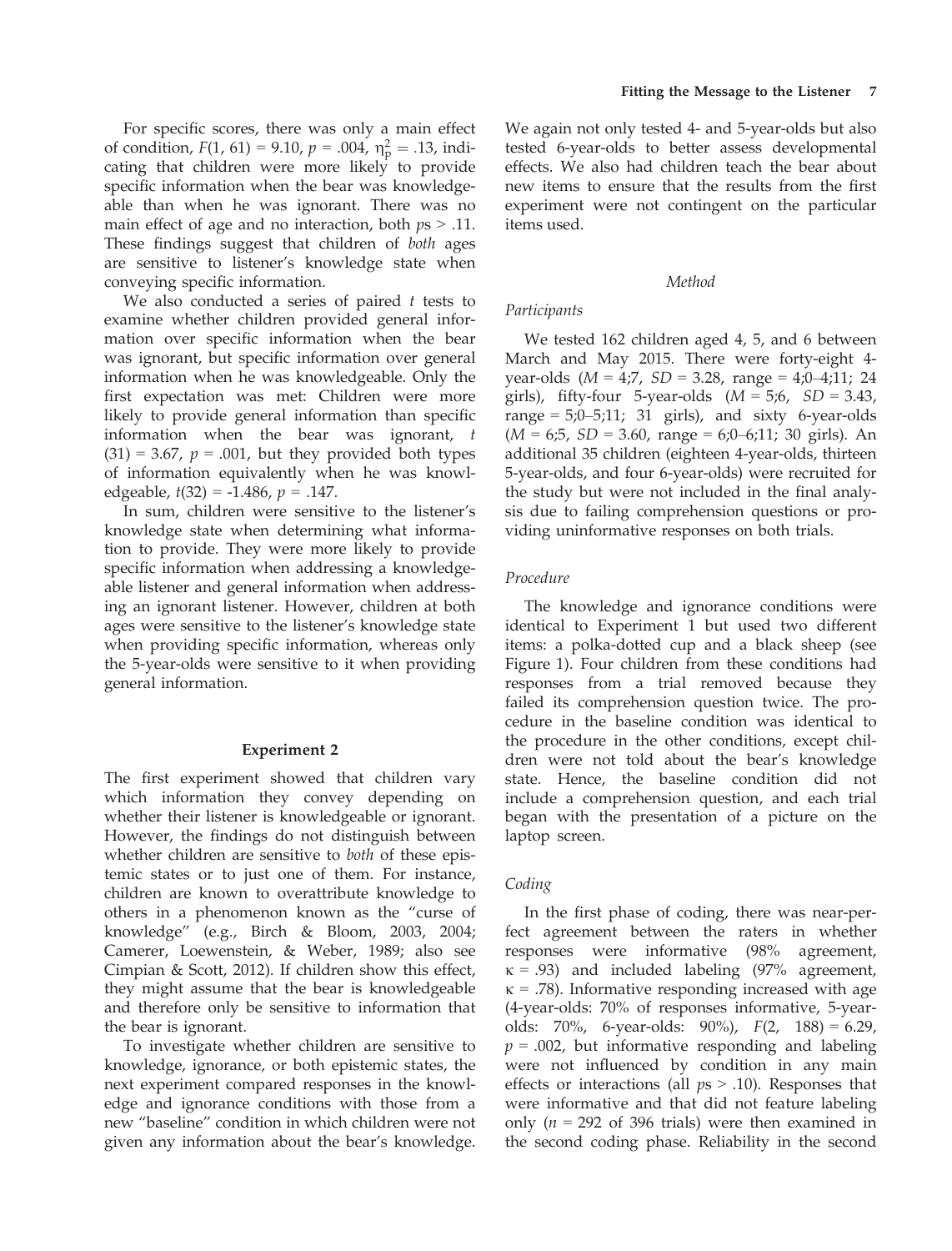phase was acceptable for both general scores (Cronbach's  $\alpha$  = .83) and specific scores ( $\alpha$  = .83).

#### Results and Discussion

We expected to replicate the results of Experiment 1, in which children provided more general information when the listener was ignorant and more specific information when the listener was knowledgeable. We were also interested to see whether responses in the baseline condition would differ from those in the other conditions (see Figure 3 for children's mean general and specific scores by age and condition).

We first examined children's general scores using an Age  $(4, 5, 6) \times$  Condition (knowledge, baseline, ignorance) ANOVA. There was no main effect of age,  $p = .159$ , but there was a main effect of condition,  $F(2, 152) = 6.32$ ,  $p = .002$ ,  $\eta_{\text{P}}^2 = .08$ , and a mar-<br>ginal interaction  $F(4, 152) = 2.37$ ,  $p = .055$ ginal interaction,  $F(4, 152) = 2.37$ ,  $p = .055$ ,  $\eta_{\rm p}^2 = .06$ . To follow-up on this marginal interaction,<br>one-way ANOVAs examined the effect of condition one-way ANOVAs examined the effect of condition at each age. At age 4, there was no difference between conditions,  $p = .703$ , but there were differences at ages 5,  $F(2, 51) = 4.50$ ,  $p = .016$ ,  $\eta_p^2 = .15$ ,<br>and 6,  $F(2, 57) = 8.00$ ,  $p = .001$ ,  $p^2 = .22$ . Five-yearand 6,  $F(2, 57) = 8.00$ ,  $p = .001$ ,  $\eta_p^2 = .22$ . Five-year-<br>olds were more likely to provide general informaolds were more likely to provide general information in the ignorance condition than in the knowledge condition,  $t(34) = 3.05$ ,  $p = .004$ , and were marginally more likely to provide general information in the ignorance condition than in the baseline condition,  $t(32) = 1.78$ ,  $p = .085$ ; inclusion of general information was equivalent in the knowledge and baseline conditions,  $p = .239$ . Six-year-olds were also more likely to provide general information in the ignorance condition than in the knowledge condition,  $t(39) = 4.10$ ,  $p < .001$ . However, their inclusion of general information did not differ between the ignorance and baseline conditions,  $p = .169$ , and instead they were more likely to convey general information in the baseline condition than the knowledge condition,  $t(38) = 2.33$ ,  $p = .025$ . Overall, these findings suggest older children are sensitive to information about both speakers' ignorance and their knowledge, though no single age group showed sensitivity to both types of information (i.e., 5-year-olds were sensitive to information about ignorance, whereas 6-year-olds were sensitive to information about knowledge).

We then examined children's specific scores using an Age  $\times$  Condition ANOVA. There was a main effect of condition,  $F(2, 153) = 9.15$ ,  $p < .001$ ,  $\eta_{\rm p}^2$  = .11, but no main effect of age and no interac-<br>tion both  $n_s > 33$  Children in the knowledge contion, both  $ps > .33$ . Children in the knowledge condition were more likely to provide specific information than children in both the ignorance condition,  $t(107) = 4.78$ ,  $p > .001$ , and the baseline condition,  $t(96.48) = 2.40$ ,  $p = .019$ . Children in the baseline condition were marginally more likely to include specific information than children in the ignorance condition,  $t(102) = 1.90$ ,  $p = .060$ . These findings again suggest that children are sensitive to knowledge states when conveying specific information. Furthermore, because inclusion of specific information in the baseline condition fell between that in the knowledge and ignorance conditions, the findings show that children are sensitive to both knowledge and ignorance.

Finally, we examined whether children conveyed more general or specific information in each condition. In the knowledge condition, children provided specific information more often than general



Figure 3. Average scores in Experiment 2. Error bars represent 1 SE. [Color figure can be viewed at wileyonlinelibrary.com].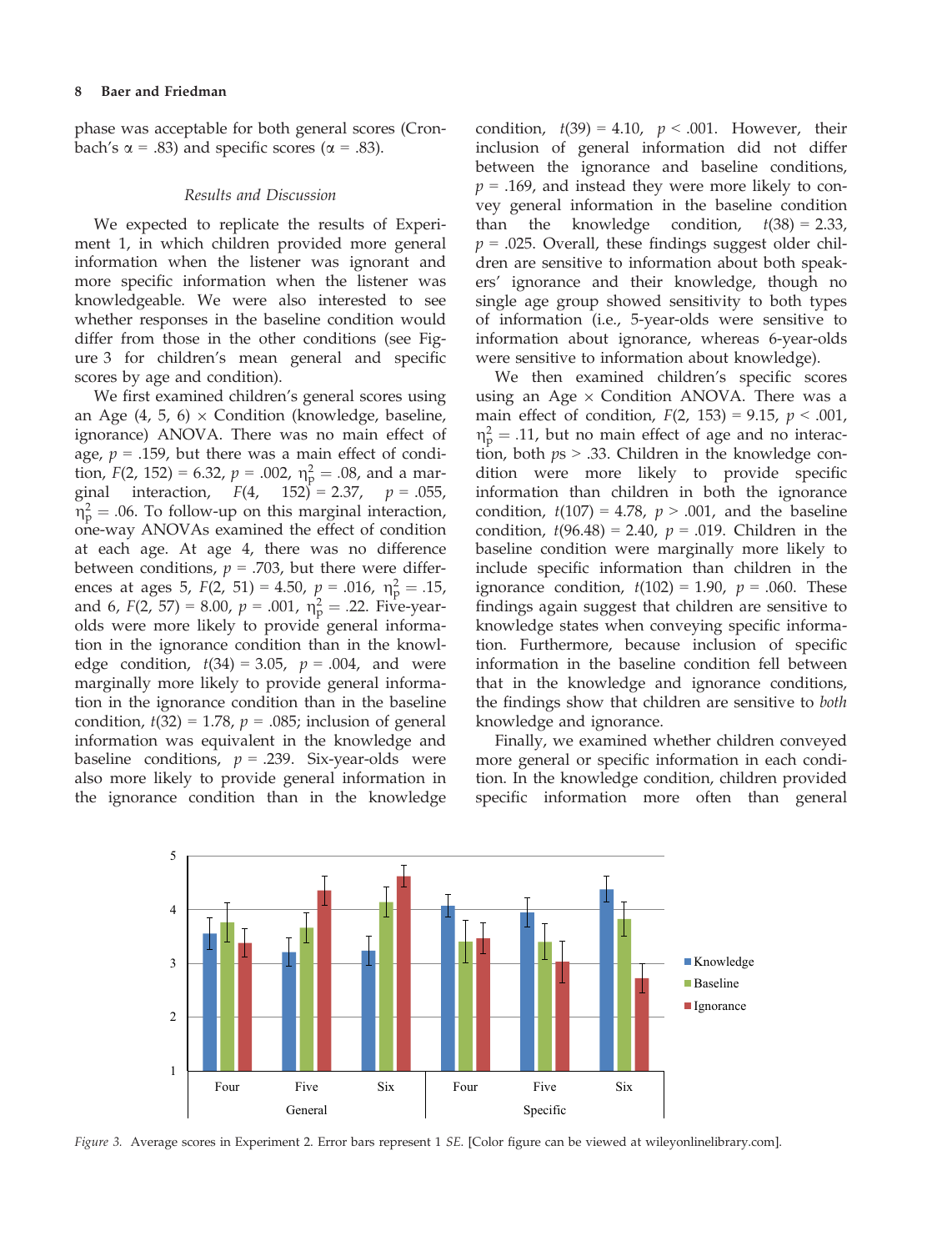information,  $t(57) = 3.24$ ,  $p = .002$ . Conversely, in the ignorance condition, children provided general information more often than specific information, t  $(50) = 3.94$ ,  $p < .001$ . Children in the baseline condition provided both types of information equivalently,  $p = .345$ . These findings show that children appropriately prioritized the type of information they provided depending on the listener's knowledge state. Also, the fact that patterns differed across all three conditions further suggests that children were sensitive to information about the listener's knowledge and ignorance.

In sum, the results from the knowledge and ignorance conditions replicated findings from Experiment 1, with children providing more general information to ignorant listeners than to knowledgeable ones and more specific information to knowledgeable listeners than to ignorant ones. Comparisons between the baseline condition and the other conditions suggested that children were sensitive to information about both knowledge and ignorance; however, this conclusion should be taken with caution because some of the comparisons only yielded marginal effects, and because there were developmental inconsistencies in children's sensitivity to each type of information in their references to general information. We also found similar developmental patterns to those observed in Experiment 1. Although children at all ages tested showed sensitivity to the listener's epistemic state in mentioning specific information, they only showed this sensitivity from age 5 when mentioning general information.

## Experiment 3

The first two experiments explored how children vary the specificity of the information they convey depending on whether their listener is explicitly described as knowledgeable or ignorant. In our final experiment, we examined whether pedagogical goals also affects children's references to each type of information. To manipulate children's pedagogical intent, children were either instructed to teach the listener about objects or to tell the listener about them. To focus on this manipulation, children were not told about whether the listener was knowledgeable. We also limited this experiment to children aged 4 and 5 because the previous experiments found notable developmental differences between children at these ages, whereas 5- and 6 year-olds largely responded similarly to one another.

## Method

### Participants

We tested 70 children aged 4 and 5 between April and June 2015. There were thirty-three 4 year-olds  $(M = 4,6, SD = 3.03, range = 4,0-4,11; 17$ girls) and thirty-seven 5-year-olds  $(M = 5,6,$  $SD = 3.41$ , range = 5;0-5;11; 21 girls). An additional 18 children (eleven 4-year-olds and seven 5 year-olds) were recruited but not included in the final sample due to providing uninformative responses on both trials. We attempted to test 3 year-olds in this experiment but again found that a small percentage (13 of 33) were able to complete both trials.

# Procedure

Children were randomly assigned to either of two conditions, which differed based on whether children were told they would "teach" or "tell" the stuffed bear about some items. In each condition, children completed two trials in which they taught or told (depending on the condition) the bear about an item. These items were the polkadotted cup and black sheep used in Experiment 2.

To encourage children to respond, we modified the prompting procedure slightly for this experiment. If a child did not respond within 5 s, they were asked again to teach or tell (depending on condition) the bear about the object. All other aspects of the prompting procedure were the same.

# Coding

In the first phase of coding, agreement was perfect for coding of informative responses (100%,  $\kappa$  = 1.00) and near perfect for coding them as featuring labeling (99%,  $\kappa = .98$ ). The percentage of informative responses was slightly higher in the tell condition (86%) than in the teach condition (72%),  $t(80.28) = 1.76$ ,  $p = .083$ . We suspect this may be due to children's lower confidence in their abilities to teach, as the experimenter noted that several children expressed concern that they did not know how to teach. Labeling frequencies did not differ by condition,  $t(78.74) = 1.45$ ,  $p = .152$ , and 127 of 176 trials were retained for further coding. In the second phase of coding, agreement was acceptable for both general scores (Cronbach's  $\alpha$  = .88) and specific scores  $(\alpha = .85)$ .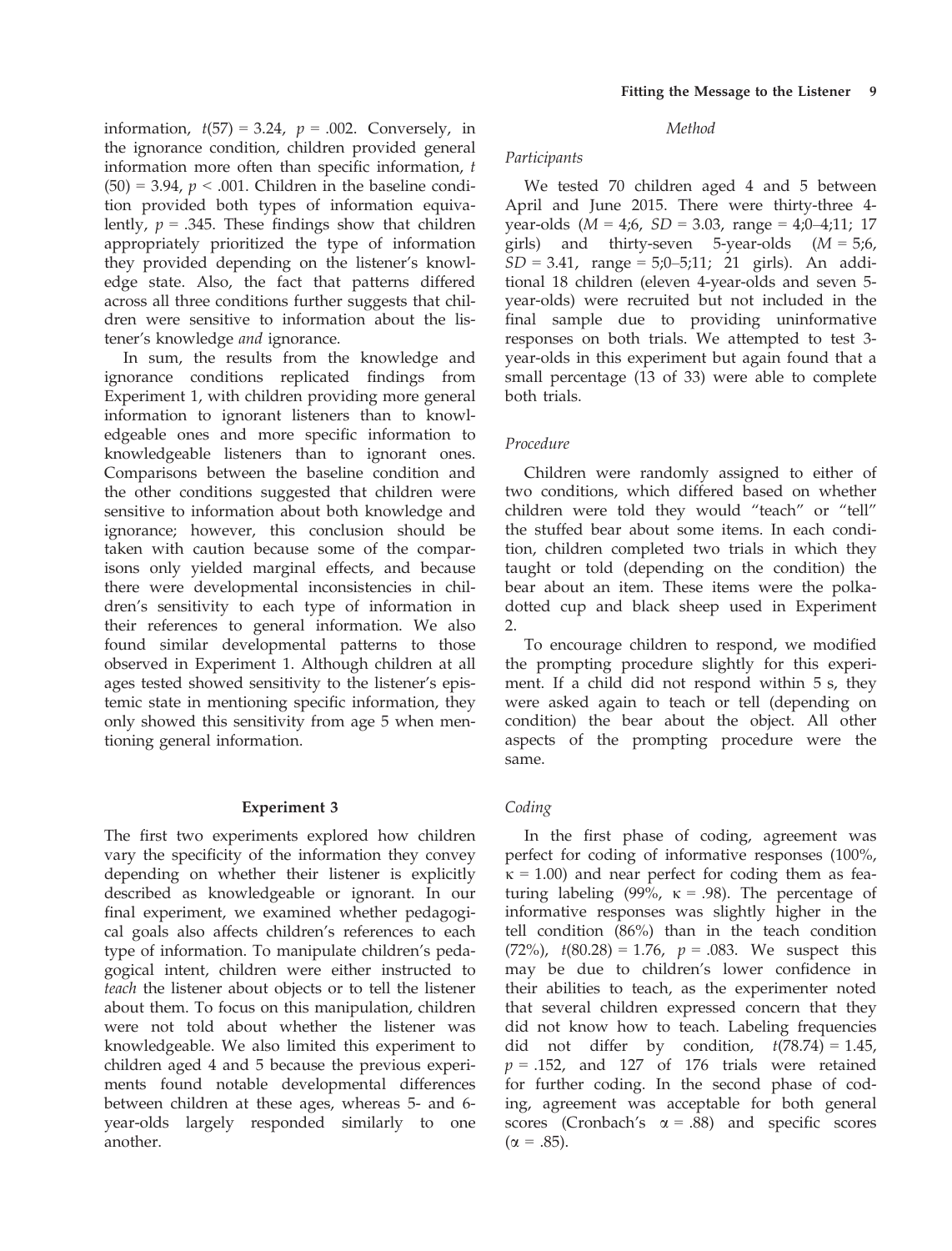#### Results and Discussion

We first examined whether the general information and specific information conveyed by children varied by age or condition (see Figure 4 for children's mean scores). An Age  $(4, 5) \times$  Condition (teach, tell) ANOVA on general scores revealed a main effect of age,  $F(1, 66) = 6.07$ ,  $p = .016$ ,  $\eta_{\rm p}^2 = .08$ , in which 5-year-olds mentioned more gen-<br>eral information than 4-year-olds. There was also a eral information than 4-year-olds. There was also a main effect of condition,  $F(1, 66) = 8.36$ ,  $p = .005$ ,  $\eta_{\rm p}^2 = .11$ , in which children provided more general<br>information when asked to teach than to tell. There information when asked to teach than to tell. There was no interaction between age and condition,  $p = .422$ . A similar ANOVA on specific scores revealed no main effects and no interaction, all  $ps \geq .114$ .

As in the previous experiments, we also examined whether children were more likely to provide general information or specific information in each condition. Children asked to teach provided general information more often than specific information, t  $(33) = 4.93$ ,  $p < .001$ . Similarly, children asked to tell showed a trend to provide general information more often than specific information,  $t(35) = 1.88$ ,  $p = .069$ . These findings suggest that children appropriately prioritized general information when teaching, though interestingly we see that children also tended to prioritize general information when telling.

These findings differ from those in the previous experiments. First, in the previous experiments, 4 year-olds provided general information equivalently across the conditions, but here they were sensitive to condition. Second, in the previous experiments, children were sensitive to condition in conveying specific information, but here they were not sensitive to condition in conveying this information. Both differences suggest dissimilarities between how pedagogical goals and information about a listener's knowledge state affect which information children choose to convey.

#### General Discussion

In three experiments, we examined 4- to 6-year-old children's developing ability to appropriately mention general and specific facts. In each experiment, children were shown pictures of objects and were asked to inform a listener about them. We then examined whether they mentioned general and specific facts. Children's responses demonstrate that they can use their ability to distinguish between general and specific information in conversation, and with development increasingly use this ability to appropriately inform others.

Our results are also informative about how children base decisions about whether to mention general and specific facts on their listener's knowledge state and on their own pedagogical goals. We next review and discuss how each factor influenced children's responses, and then discuss what our findings reveal about the mechanisms that underlie children's sensitivity to these two factors. We also consider some limitations of our findings, and discuss possible future directions.

## Listener's Knowledge State

Children at all ages tested were sensitive to their listener's knowledge state when mentioning specific



Figure 4. Average scores in Experiment 3. Error bars represent 1 SE. [Color figure can be viewed at wileyonlinelibrary.com].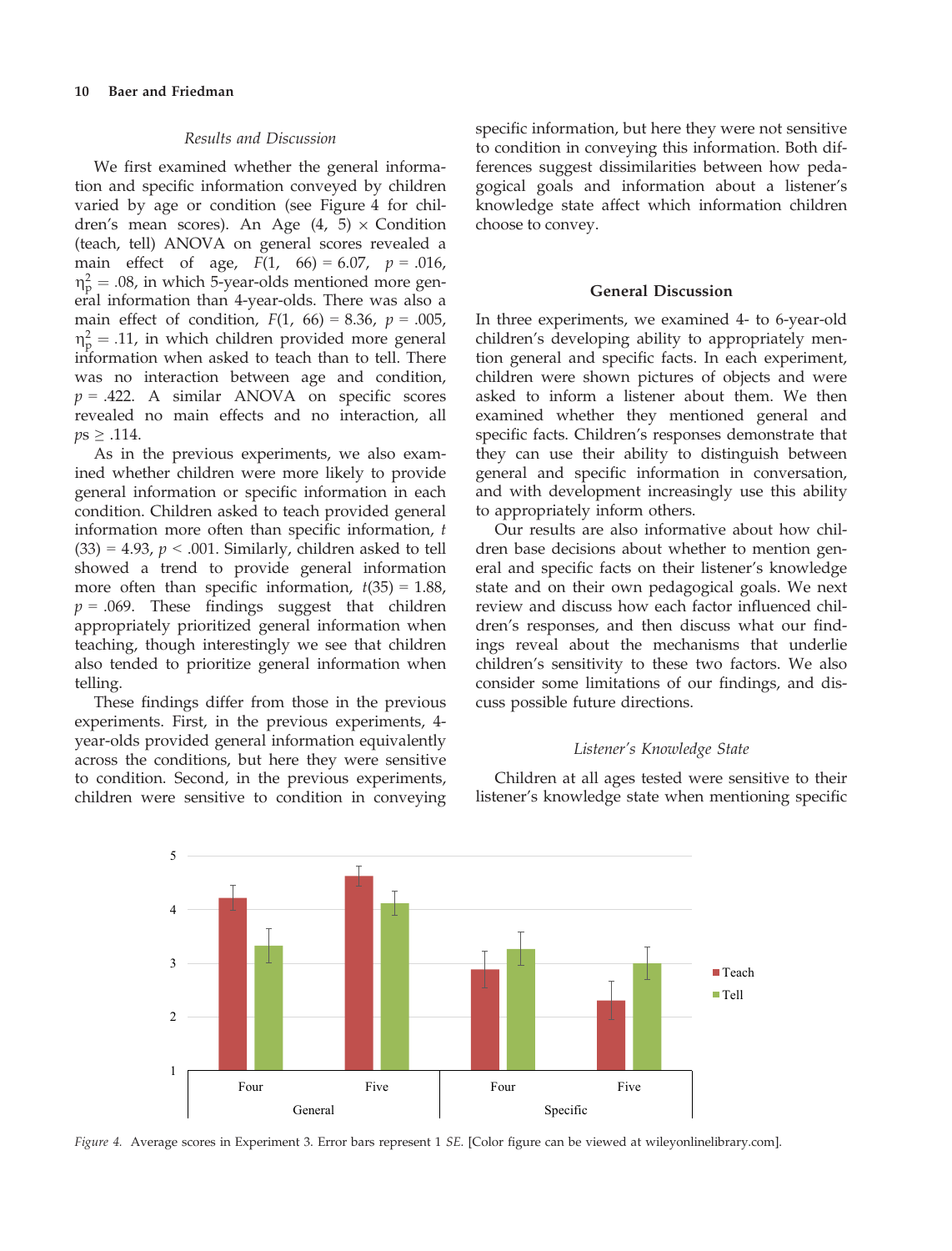facts; they were less likely to mention specific facts when the listener was ignorant compared with when he was knowledgeable. However, we observed developmental changes in sensitivity to listener's knowledge when children mentioned general facts. Children aged 5 and 6 were more likely to mention general facts when the listener was knowledgeable compared with when he was ignorant, but 4-year-olds mentioned general facts equivalently regardless of the listener's knowledge state. These findings suggest that sensitivity to listener's knowledge affects references to specific facts before it affects references to general facts.

This developmental difference suggests that 4 year-olds had difficulty knowing how to vary references to general knowledge based on the listener's knowledge state. This could have resulted from difficulty imagining that the listener lacked general knowledge about the objects. Complete ignorance might have been especially difficult to imagine because general facts about familiar objects are normally widely known. Such expectations are even reflected in children's processing of new general information. When told facts that are general and pertain to kinds, children are more likely to think that others already know this information (Cimpian & Scott, 2012) and to incorrectly believe that they had known the information all along (Sutherland & Cimpian, 2015). Perhaps 4-year-olds did not mention more general facts when addressing the ignorant listener because they had difficulty overcoming the feeling that the listener already knew this information. Such difficulties might not apply to decreasing references to specific information when addressing an ignorant listener, because this does not require saying something that one feels the listener already knows. On this account, older children were able to vary their references to general facts because they were better able to accept that the listener's knowledge was so different than their own.

We also found that children were sensitive to both the listener's knowledge and their ignorance. Evidence for this came from our "baseline" condition where children were not informed about the listener's knowledge state (Experiment 2). Children in this condition generally provided general and specific information at levels midway between those in the conditions where they were told whether the listener was knowledgeable or ignorant. (These conclusions are somewhat tentative, though, because some of the comparisons only yielded marginal effects.) Our within-subjects analyses further revealed that children in the baseline

condition mentioned both types of information equivalently (unlike children in the knowledge and ignorance conditions), further suggesting that children were indeed sensitive to both knowledge and ignorance information. These findings suggest that children did not assume by default that the listener was knowledgeable. If children had assumed knowledge, they should have responded equivalently in the baseline and knowledge conditions, yet we found a difference. (This said, we cannot be certain that children did not assume knowledge in the baseline condition because we did not explicitly ask them about the listener's knowledge state.) Regardless, it is somewhat surprising that children did not appear to assume knowledge because preschoolers are often subject to the "curse of knowledge" and assume that others share their knowledge (e.g., Birch & Bloom, 2003, 2004). Also, it would have been reasonable to assume that the listener was knowledgeable because the objects depicted were all members of very familiar kinds. However, as we consider later, the extent to which children assume others will be knowledgeable likely depends on the nature of the listener, and so participants' responses probably depend, in part, on the fact that the listener in the present experiments was a stuffed animal.

# Pedagogical Goals

Children varied the types of facts they mentioned when their goal in addressing the listener was pedagogical: They were more likely to mention general facts when instructed to teach the listener about the objects compared with when they were asked to tell the listener about them. This finding is broadly consistent with findings showing that children use more kind-referring noun phrases when asked to teach (Gelman et al., 2013) and with findings that children are more likely to interpret new information as general when it is presented with pedagogical cues (e.g., Butler & Markman, 2012, 2014).

Although children varied the facts they mentioned depending on their pedagogical intent, this effect was specific to their references to general facts and had no effect on their references to specific facts. This finding reveals that the effects of pedagogical goals on children's utterances are strikingly different from those of knowledge state (recall that knowledge state influenced children's references to both types of facts, with the impact on specific facts emerging first). This difference is surprising to the extent that children's teaching draws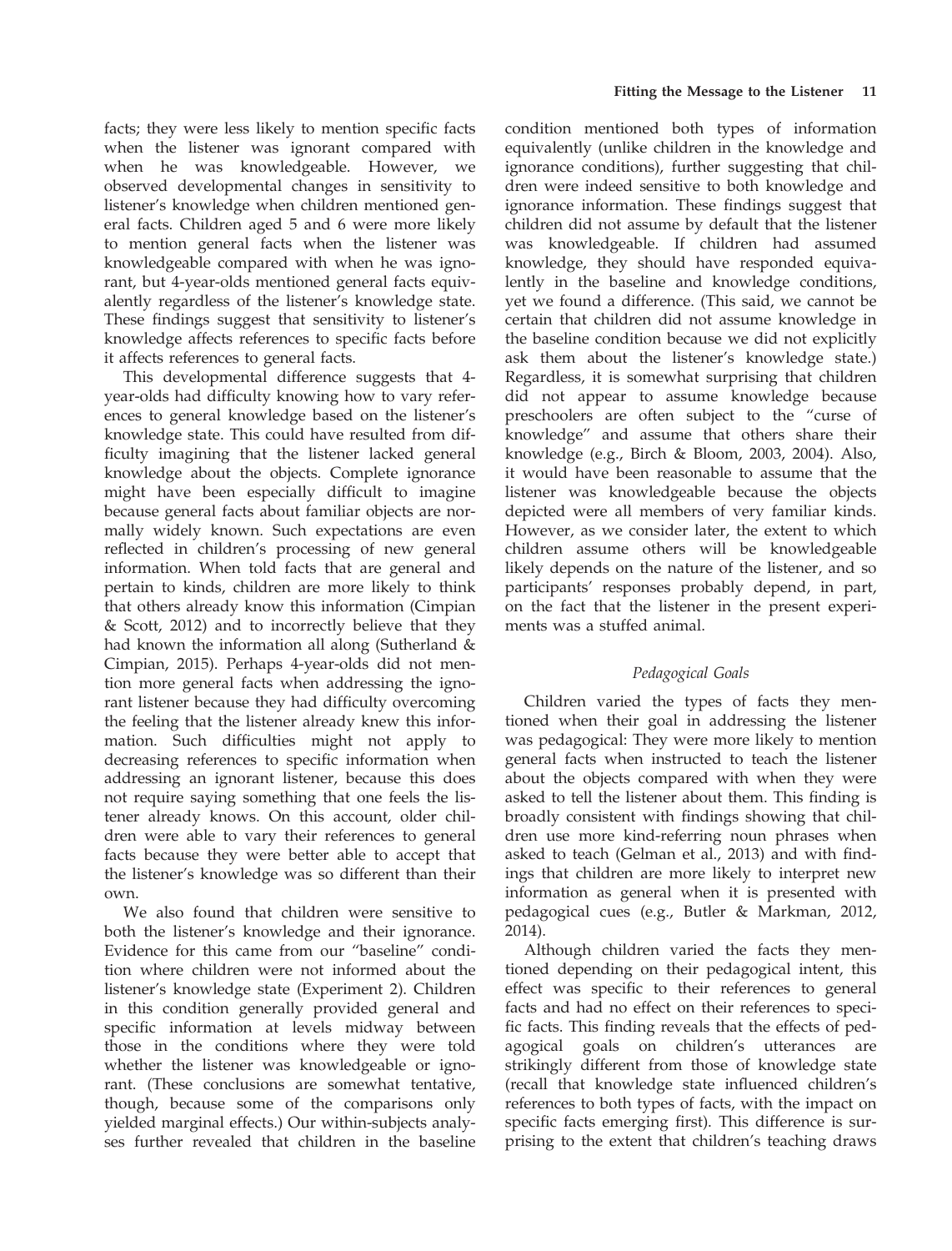## 12 Baer and Friedman

on their ability to consider others' knowledge. For instance, 3-year-olds children understand that teaching occurs when one individual has more knowledge than another (Ziv & Frye, 2004), and children's abilities to teach show improvement with developments in their theory of mind (Davis-Unger & Carlson, 2008; Strauss et al., 2002). Despite this link, however, teaching may not always require consideration of mental states (see Kline, 2015). We return to this discussion below.

## Mechanisms Underlying Children's Performance

Together, our findings shed light on the mechanisms underlying children's decisions about whether to mention general or specific facts. First, our findings suggest that children's sensitivity to listeners' knowledge does not reflect a heuristic to tell more information to ignorant listeners. It was plausible that children might follow such an "inform the ignorant" heuristic because children in most previous studies of sensitivity to listeners' knowledge provided more information when their listener was ignorant rather than knowledgeable (Menig-Peterson, 1975; Nadig & Sedivy, 2002; Nilsen & Graham, 2009; Perner & Leekam, 1986; Saylor et al., 2006). However, following such a heuristic should have led children to either indiscriminately provide ignorant listeners with more information of both kinds or perhaps to provide ignorant listeners with more general information while not modifying specific information. In contrast with either of these expectations, 4-year-olds (the youngest children we tested) provide less specific information when the listener was ignorant. This response is appropriate because a listener who is ignorant about a kind may typically be unable to appreciate the importance of specific information about particular members of the kind. These same findings also argue against the possibility that children's responses simply resulted from adherence to a similar heuristic to avoid telling knowledgeable listeners information that they already know. Again, such a heuristic would not lead children to provide more general than specific information when addressing an ignorant listener. Rather than reflecting adherence to a simple heuristic, children's sensitivity to listener's knowledge more likely reflects perspective taking in which they attempt to consider the information most relevant and useful for the listener.

Second, our findings suggest that listeners' knowledge and children's pedagogical goals acted on children's responses via different mechanisms. This conclusion is supported by our finding that although listener's knowledge affected references to both types of facts, with effects on specific facts emerging first, pedagogical goals only influenced references to general facts. A straightforward explanation for this difference is that children did not consider listener's knowledge when teaching. Although this conclusion does not readily fit with findings that teaching is related to knowledge attribution and theory of mind (Davis-Unger & Carlson, 2008; Strauss et al., 2002), it is consistent with accounts that stress that teaching need not rely on knowledge understanding. For instance, cross-disciplinary definitions of teaching do not universally include knowledge understanding as a prerequisite to teaching behavior (see Kline, 2015 for a review). Likewise, the theory of natural pedagogy describes teaching as transmitting general information, which is understood by both teachers and learners without necessarily inferring knowledge states (Csibra & Gergely, 2006, 2009). On this account, children who were instructed to teach may have bypassed reasoning about knowledge by relying on a heuristic that general information should be conveyed when teaching.

## Future Directions

In our experiments, we used a stuffed bear as the listener because we wanted it to be plausible that the listener might not know about familiar kinds of objects. However, future research could investigate whether children might respond differently when addressing other types of listeners (and when informing about other kinds of objects). For instance, children might be more likely to provide general information (and less likely to provide specific information) when addressing very young children (or even babies) than when addressing adults, as they assume that younger individuals are ignorant about certain topics (e.g., Jaswal & Neely, 2006; Taylor, Cartwright, & Bowden, 1991, Study 1; but see Pillow & Weed, 1997). At the same time, there are other topics for which they might assume adults are likely to be less knowledgeable (VanderBorght & Jaswal, 2009), and so the pattern of findings could be reversed in these cases. Similarly, children's responses might be influenced by whether they address a listener who appears to be from their own culture or from a foreign one (e.g., based on accent). Children show greater trust in native-accented speakers as informants about the functions of artifacts (e.g., Kinzler, Corriveau, & Harris, 2011), and this could result, at least in part,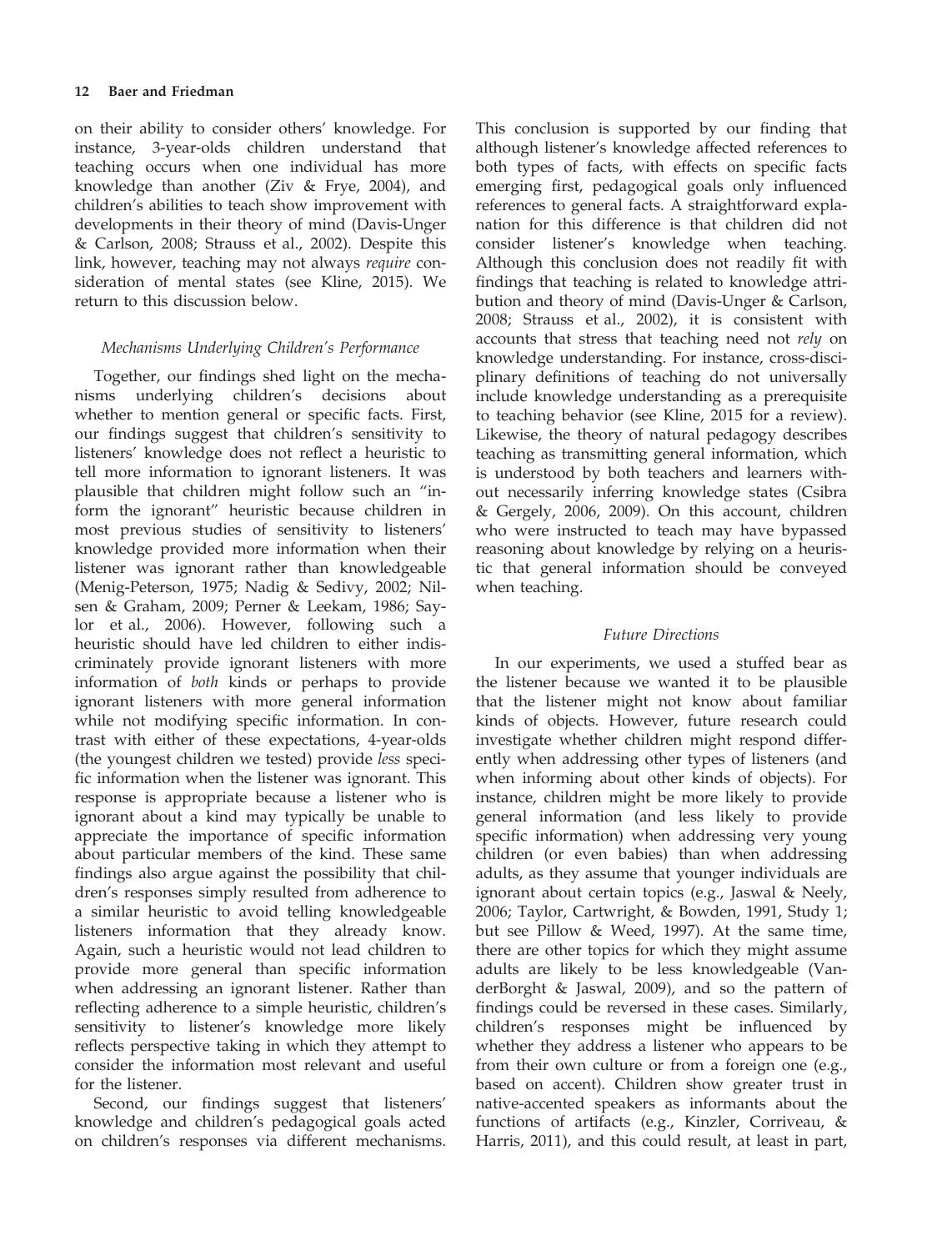from assumptions that foreign-accented speakers are less likely to be knowledgeable about them.

An important point about such studies is that they would avoid the need to specify the listener's knowledge state. As such, participants would be in an equivalent position to children in the baseline condition of Experiment 2. This highlights a potential limitation of our baseline condition: Although our findings overall suggested that children's responses in the baseline condition generally scored between their responses in the knowledge and ignorance conditions on both of our measures, these effects might differ if children addressed other types of listeners or informed listeners about other kinds of objects. This may help explain why children did not strongly assume that the listener was knowledgeable—their assumptions of knowledge may vary depending on other characteristics of the listener.

Future research could also examine which of two types of generality children consider in deciding whether to mention general and specific facts. One view links generality with prevalence. On this view, facts are general if they are true of most members of a kind but are instead specific is they are only true of a minority of members. However, a different view of generality holds that a fact is general if it can be generalized to a kind and will be endorsed as a general statement about the kind. On this view, some nonprevalent facts are considered general, and some prevalent facts are rejected as nongeneral. For instance, people affirm that "ducks lay eggs" and "sharks attack swimmers," even though neither proposition expresses a property that is true for most members of the kind (e.g., only a minority of sharks that attack swimmers; Brandone, Cimpian, Leslie, & Gelman, 2012). Likewise, people often deny that "books are paperbacks" and "Canadians are right-handed," even though both propositions express properties true of most members of the relevant kinds (Khemlani et al., 2012; Prasada et al., 2013).

Our coding scheme may have encouraged a prevalence-based interpretation of what counts as general and specific. For instance, coders were told to count responses as general if they mentioned facts that are generally true of the object kind and not specific to only some objects of the kind. However, more direct measures of prevalence-based generality are possible (i.e., coders could be instructed to make prevalence estimates), and these instructions are only an issue to the extent that children mentioned nonprevalent properties that are accepted as generalizations and prevalent properties that are not accepted. Regardless, it would be interesting for

future investigations to directly assess which type of generality children considered.

Related to this, future research could investigate the relation between children's references to general facts and their use of kind-referring language. Overall, we might expect these to co-occur, as language that refers to kinds should normally be used to convey information that is generally true of them. However, general facts can be conveyed using nongeneric language, and in the Supporting Information we show that the overall effects on children's references to general facts that we observed (i.e., the effects of listener's knowledge and children's pedagogical goals) arise even when examining responses that only included nongeneric language. Given that children sometimes choose to convey general knowledge using nongeneric language, it might be worthwhile to investigate factors that influence their decisions about how to express these facts.

#### Conclusion

Children's ability to consider the needs of their listeners continues to develop past early accomplishments like informing listeners of missed events. Our studies add another communicative competency related to the type of information children provide to their listeners—a nuanced distinction that may be accessed through different mechanisms depending on situational constraints like listener's knowledge state and the pedagogical goals of the scenario.

## References

- Birch, S. A., & Bloom, P. (2003). Children are cursed: An asymmetric bias in mental-state attribution. Psychological Science, 14, 283–286. doi:[10.1111/1467-9280.](https://doi.org/10.1111/1467-9280.03436) [03436](https://doi.org/10.1111/1467-9280.03436)
- Birch, S. A., & Bloom, P. (2004). Understanding children's and adults' limitations in mental state reasoning. Trends in Cognitive Sciences, 8, 255–260. doi[:10.1016/j.tics.2004.](https://doi.org/10.1016/j.tics.2004.04.011) [04.011](https://doi.org/10.1016/j.tics.2004.04.011)
- Brandone, A. C., Cimpian, A., Leslie, S. J., & Gelman, S. A. (2012). Do lions have manes? For children, generics are about kinds rather than quantities. Child Develop-ment, 83, 423-433. doi[:10.1111/j.1467-8624.2011.01708.x](https://doi.org/10.1111/j.1467-8624.2011.01708.x)
- Butler, L. P., & Markman, E. M. (2012). Preschoolers use intentional and pedagogical cues to guide inductive inferences and exploration. Child Development, 83, 1416– 1428. doi[:10.1111/j.1467-8624.2012.01775.x](https://doi.org/10.1111/j.1467-8624.2012.01775.x)
- Butler, L. P., & Markman, E. M. (2014). Preschoolers use pedagogical cues to guide radical reorganization of category knowledge. Cognition, 130, 116–127. doi:[10.1016/](https://doi.org/10.1016/j.cognition.2013.10.002) [j.cognition.2013.10.002](https://doi.org/10.1016/j.cognition.2013.10.002)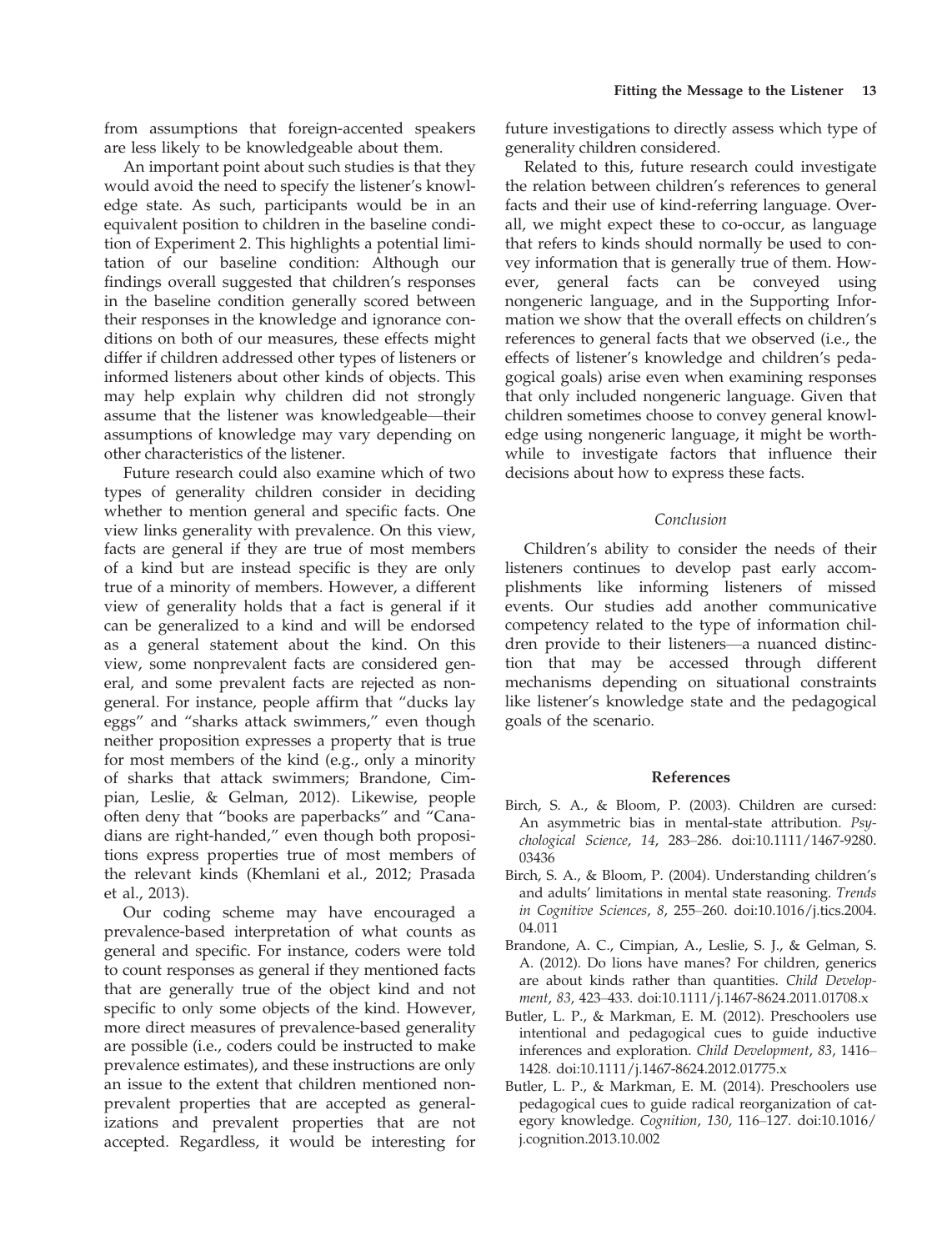### 14 Baer and Friedman

- Butler, L. P., & Tomasello, M. (2016). Two-and 3-yearolds integrate linguistic and pedagogical cues in guiding inductive generalization and exploration. Journal of Experimental Child Psychology, 145, 64–78. doi:[10.1016/](https://doi.org/10.1016/j.jecp.2015.12.001) [j.jecp.2015.12.001](https://doi.org/10.1016/j.jecp.2015.12.001)
- Camerer, C., Loewenstein, G., & Weber, M. (1989). The curse of knowledge in economic settings: An experimental analysis. The Journal of Political Economy, 95, 1232–1254. doi[:10.1086/261651](https://doi.org/10.1086/261651)
- Cimpian, A., & Cadena, C. (2010). Why are dunkels sticky? Preschoolers infer functionality and intentional creation for artifact properties learned from generic language. Cognition, 117, 62–68. doi[:10.1016/j.cognition.](https://doi.org/10.1016/j.cognition.2010.06.011) [2010.06.011](https://doi.org/10.1016/j.cognition.2010.06.011)
- Cimpian, A., & Markman, E. M. (2008). Preschool children's use of cues to generic meaning. Cognition, 107, 19–53. doi[:10.1016/j.cognition.2007.07.008](https://doi.org/10.1016/j.cognition.2007.07.008)
- Cimpian, A., & Markman, E. M. (2009). Information learned from generic language becomes central to children's biological concepts: Evidence from their openended explanations. Cognition, 113, 14–25. doi:[10.1016/](https://doi.org/10.1016/j.cognition.2009.07.004) [j.cognition.2009.07.004](https://doi.org/10.1016/j.cognition.2009.07.004)
- Cimpian, A., & Scott, R. M. (2012). Children expect generic knowledge to be widely shared. Cognition, 123, 419–433. doi[:10.1016/j.cognition.2012.02.003](https://doi.org/10.1016/j.cognition.2012.02.003)
- Clark, H. H., & Haviland, S. E. (1977). Comprehension and the given-new contract. In R. O. Freedle, (Ed.), Discourse production and comprehension. Discourse Processes: Advances in Research and Theory (Volume 1, pp. 1–40). Norwood, NJ: Ablex.
- Csibra, G., & Gergely, G. (2006). Social learning and social cognition: The case for pedagogy. In Y. Munakata & M. H. Johnson (Eds.), Processes of change in brain and cognitive development. Attention and performance XXI (pp. 249–274). Oxford, UK: Oxford University Press.
- Csibra, G., & Gergely, G. (2009). Natural pedagogy. Trends in Cognitive Sciences, 13, 148–153. doi[:10.1016/j.](https://doi.org/10.1016/j.tics.2009.01.005) [tics.2009.01.005](https://doi.org/10.1016/j.tics.2009.01.005)
- Davis-Unger, A. C., & Carlson, S. M. (2008). Development of teaching skills and relations to theory of mind in preschoolers. Journal of Cognition and Development, 9, 26–45. doi[:10.1080/15248370701836584](https://doi.org/10.1080/15248370701836584)
- Epley, N., Morewedge, C. K., & Keysar, B. (2004). Perspective taking in children and adults: Equivalent egocentrism but differential correction. Journal of Experimental Social Psychology, 40, 760–768. doi:[10.1016/](https://doi.org/10.1016/j.jesp.2004.02.002) [j.jesp.2004.02.002](https://doi.org/10.1016/j.jesp.2004.02.002)
- Gelman, S. A. (1988). The development of induction within natural kind and artifact categories. Cognitive Psychology, 20, 65–95. doi[:10.1016/0010-0285\(88\)90025-4](https://doi.org/10.1016/0010-0285(88)90025-4)
- Gelman, S. A. (2004). Learning words for kinds: Generic noun phrases in acquisition. In D. G. Hall & S. R. Waxman (Eds.), Weaving a lexicon (pp. 445–484). Cambridge, MA: MIT Press.
- Gelman, S. A., & Bloom, P. (2007). Developmental changes in the understanding of generics. Cognition, 105, 166–183. doi:[10.1016/j.cognition.2006.09.009](https://doi.org/10.1016/j.cognition.2006.09.009)
- Gelman, S. A., Leslie, S. J., Was, A. M., & Koch, C. M. (2015). Children's interpretations of general quantifiers, specific quantifiers and generics. Language, Cognition and Neuroscience, 30, 448–461. doi[:10.1080/23273798.](https://doi.org/10.1080/23273798.2014.931591) [2014.931591](https://doi.org/10.1080/23273798.2014.931591)
- Gelman, S. A., Star, J. R., & Flukes, J. (2002). Children's use of generics in inductive inferences. Journal of Cognition and Development, 3, 179–199. doi[:10.1207/](https://doi.org/10.1207/S15327647JCD0302_3) [S15327647JCD0302\\_3](https://doi.org/10.1207/S15327647JCD0302_3)
- Gelman, S. A., Ware, E. A., Manczak, E. M., & Graham, S. A. (2013). Children's sensitivity to the knowledge expressed in pedagogical and nonpedagogical contexts. Developmental Psychology, 49, 491. doi:[10.1037/a0027901](https://doi.org/10.1037/a0027901)
- Graham, S. A., Cameron, C. L., & Welder, A. N. (2005). Preschoolers' extension of familiar adjectives. Journal of Experimental Child Psychology, 91, 205–226. doi[:10.1016/](https://doi.org/10.1016/j.jecp.2005.03.001) [j.jecp.2005.03.001](https://doi.org/10.1016/j.jecp.2005.03.001)
- Graham, S. A., Nayer, S. L., & Gelman, S. A. (2011). Twoyear-olds use the generic/nongeneric distinction to guide their inferences about novel kinds. Child Development, 82, 493–507. doi:[10.1111/j.1467-8624.2010.01572.x](https://doi.org/10.1111/j.1467-8624.2010.01572.x)
- Jaswal, V. K., & Neely, L. A. (2006). Adults don't always know best preschoolers use past reliability over age when learning new words. Psychological Science, 17, 757–758. doi[:10.1111/j.1467-9280.2006.01778.x](https://doi.org/10.1111/j.1467-9280.2006.01778.x)
- Khemlani, S., Leslie, S. J., & Glucksberg, S. (2012). Inferences about members of kinds: The generics hypothesis. Language and Cognitive Processes, 27, 887–900. doi:[10.](https://doi.org/10.1080/01690965.2011.601900) [1080/01690965.2011.601900](https://doi.org/10.1080/01690965.2011.601900)
- Kinzler, K. D., Corriveau, K. H., & Harris, P. L. (2011). Children's selective trust in native-accented speakers. Developmental Science, 14, 106–111. doi[:10.1111/j.1467-](https://doi.org/10.1111/j.1467-7687.2010.00965.x) [7687.2010.00965.x](https://doi.org/10.1111/j.1467-7687.2010.00965.x)
- Kline, M. A. (2015). How to learn about teaching: An evolutionary framework for the study of teaching behavior in humans and other animals. Behavioral and Brain Sciences, 38, 1–70. doi[:10.1017/S0140525X14000090](https://doi.org/10.1017/S0140525X14000090)
- Koenig, M. A., Cole, C. A., Meyer, M., Ridge, K. E., Kushnir, T., & Gelman, S. A. (2015). Reasoning about knowledge: Children's evaluations of generality and verifiability. Cognitive Psychology, 83, 22–39. doi:[10.](https://doi.org/10.1016/j.cogpsych.2015.08.007) [1016/j.cogpsych.2015.08.007](https://doi.org/10.1016/j.cogpsych.2015.08.007)
- Köymen, B., Mammen, M., & Tomasello, M. (2016). Preschoolers use common ground in their justificatory reasoning with peers. Developmental Psychology, 52, 423– 429. doi[:10.1037/dev0000089](https://doi.org/10.1037/dev0000089)
- Liszkowski, U., Carpenter, M., & Tomasello, M. (2008). Twelve-month-olds communicate helpfully and appropriately for knowledgeable and ignorant partners. Cognition, 108, 732–739. doi:[10.1016/j.cognition.2008.06.013](https://doi.org/10.1016/j.cognition.2008.06.013)
- Matthews, D., Lieven, E., Theakston, A., & Tomasello, M. (2006). The effect of perceptual availability and prior discourse on young children's use of referring expressions. Applied Psycholinguistics, 27, 403–422. doi:[10.](https://doi.org/10.1017/s0142716406060334) [1017/s0142716406060334](https://doi.org/10.1017/s0142716406060334)
- Menig-Peterson, C. L. (1975). The modification of communicative behavior in preschool-aged children as a